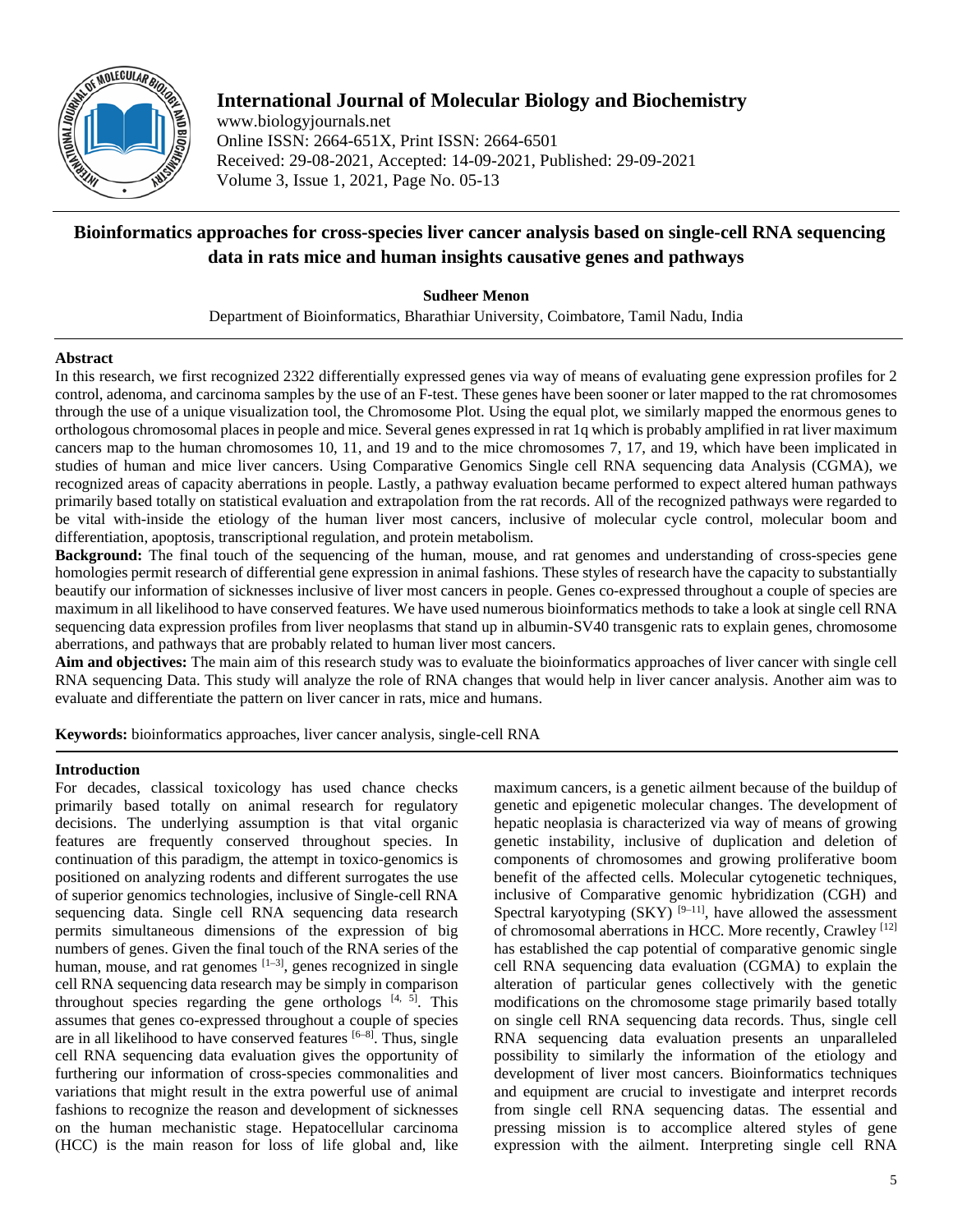sequencing data records with-inside the context of signaling and regulatory pathways is a specifically powerful bioinformatics technique to convert records into organic which means and to generate hypotheses for similar studies. Using pathways, ailment mechanisms may be interpreted as disturbances of the elaborate interconnections amongst genes, molecules, and cells. Most stated pathway evaluation of single cell RNA sequencing data records has tested the position of differentially expressed genes in pathways decided on with a priori understanding. Alternatively, enormous pathways may be recognized primarily based totally on statistical evaluation, doubtlessly main to discoveries and a extra entire interpretation of single cell RNA sequencing data records with-inside the context of organic approaches on the mechanistic stage. The number one mechanism for the evaluation of HCC is the management of carcinogenic agents. Several version structures were evolved to recognize the pathogenesis of liver most cancers [13–15]. Additionally, the improvement of transgenic fashions lets in the evaluation of the genetic foundation for the induction and development of HCC [16-19]. The albumin-Simian virus forty (SV40) T antigen transgenic rat carries the mouse albuminpromoter/enhancer related to the coding place of the SV40 big T antigen (SV forty tag). SV40 T antigen inactivates each p53 and Rb, ensuing with-inside the spontaneous improvement of hepatic neoplasms (adenoma and carcinoma) inside 6–nine months. Thus, the Albumin-SV40 T antigen transgenic rat may be used to take a look at liver most cancers improvement and maintenance  $[20-22]$ . In this manuscript, we describe a bioinformatics manner in which single cell RNA sequencing data statistics from the SV40 transgenic rat changed into tested for the utility to the examine of HCC in humans. We first used a unique visualization device to analyze liver most cancers through mapping the chromosomal vicinity of differentially expressed genes from the rat version to the chromosomal areas of human orthologs. Then, CGMA evaluation changed into used to narrate gene expression bias styles to cytogenetic aberration profiles on humans. Lastly, a statistical technique changed into used to, pick out numerous pathways worried in human HCC primarily based totally at the rat single cell RNA sequencing data. The pathway evaluation well-known shows that the predicted involvement in apoptosis, molecular cycle, boom and differentiation, genetic stability, and methionine metabolism is vital for most cancers development, upkeep, and progression. The effects imply that the gene expression profiles of the transgenic rat version can be beneficial with-inside the examination of human liver most cancers.

#### **Methods**

#### **Single Cell RNA Sequencing Data**

The information of the single cell RNA sequencing data experimental technique is mentioned elsewhere [21]. Briefly, RNA samples had been remoted from the rat liver tissues of six samples, controls, adenomas, and carcinomas. The laser seizes micro-dissected samples that had been amplified earlier than single cell RNA sequencing data hybridization. An NCI cRNA array (IncyteGem2) changed into used that incorporates 10238 probes representing 9984 specific genes. Gene expression profiles had been produced for all six samples with dye flip, which ended in a complete of 12 arrays.

The log2 ratio-primarily based totally suggest worldwide normalization changed into first carried out and the normalized

ratios of the swapped dye labels had been then averaged. An overall of 9150 genes remained for additional evaluation after getting rid of none-hybridized,enes because of low intensity. Significantly differentially expressed genes had been decided by the use of an F-take a look at with  $P < 0.05$ .

#### **Data evaluation the use of Array Track**

Most analyses had been performed with the use of the inresidence software program, Array Track http://edkb.fda.gov/ webstart/arraytrack/.ArrayTrack is a bioinformatics software program, in which statistics management, evaluation, and interpretation are completely integrated <sup>[37]</sup>. Array Track includes 3 components: (1) Single cell RNA sequencing dataDB for storing single cell RNA sequencing data statistics; (2) LIBRARY for statistics interpretation that incorporates many kinds of purposeful records approximately genes, proteins, and pathways; and (three) TOOL that offers the capability for single cell RNA sequencing data statistics evaluation. LIBRARY incorporates many sub-libraries and statistics in those sub-libraries are extracted from one-of-a-kind organic databases with-inside the public domain (e.g., NCBI bioinformatics resources) [38]. In this project, records for orthology evaluation, chromosome-primarily based totally evaluation, and pathway evaluation had been retrieved from the LIBRARY. More specifically,

#### **Gene Orthology Analysis**

The human and mice orthologs to rats were obtained from Library of the Orthologene in ArrayTrack. ArrayTrack allows the fast matching of a large variety of genres in the course of humans, mice, and rats for gene orthology evaluation. Chromosomeprimarily based totally evaluation – The cytogenetic places of genes had been exported without delay from the Gene Library of ArrayTrack. A novel visualization device, the Chromosome Plot, changed into evolved to examine the impact of a gene expression sample on liver most cancers via figuring out the altered cytogenetic areas of every chromosome. Figure 1 suggests a bar chart depiction with the y-axis giving cytogenetic vicinity alongside every rat chromosome represented through 20 vertical bars extending alongside the x-axis. This sort of plot has been used. It depicts rat genes of their cytogenetic places on every chromosome the use of color-coding expression records as purple for up-regulation, inexperienced for down, and gray for unaffected genes (e.g., Figure 1). Thus, the plot presents for a selected species a compact visible show of cytogenetic blocks and/or chromosomes altered. Alternatively, the genes also can be mapped to the chromosomal vicinity of any other species, and color-coded in step with the chromosome of the test species. (e.g., Figures 2 for rat mapping to mouse and Figure 3 for rat mapping to human).



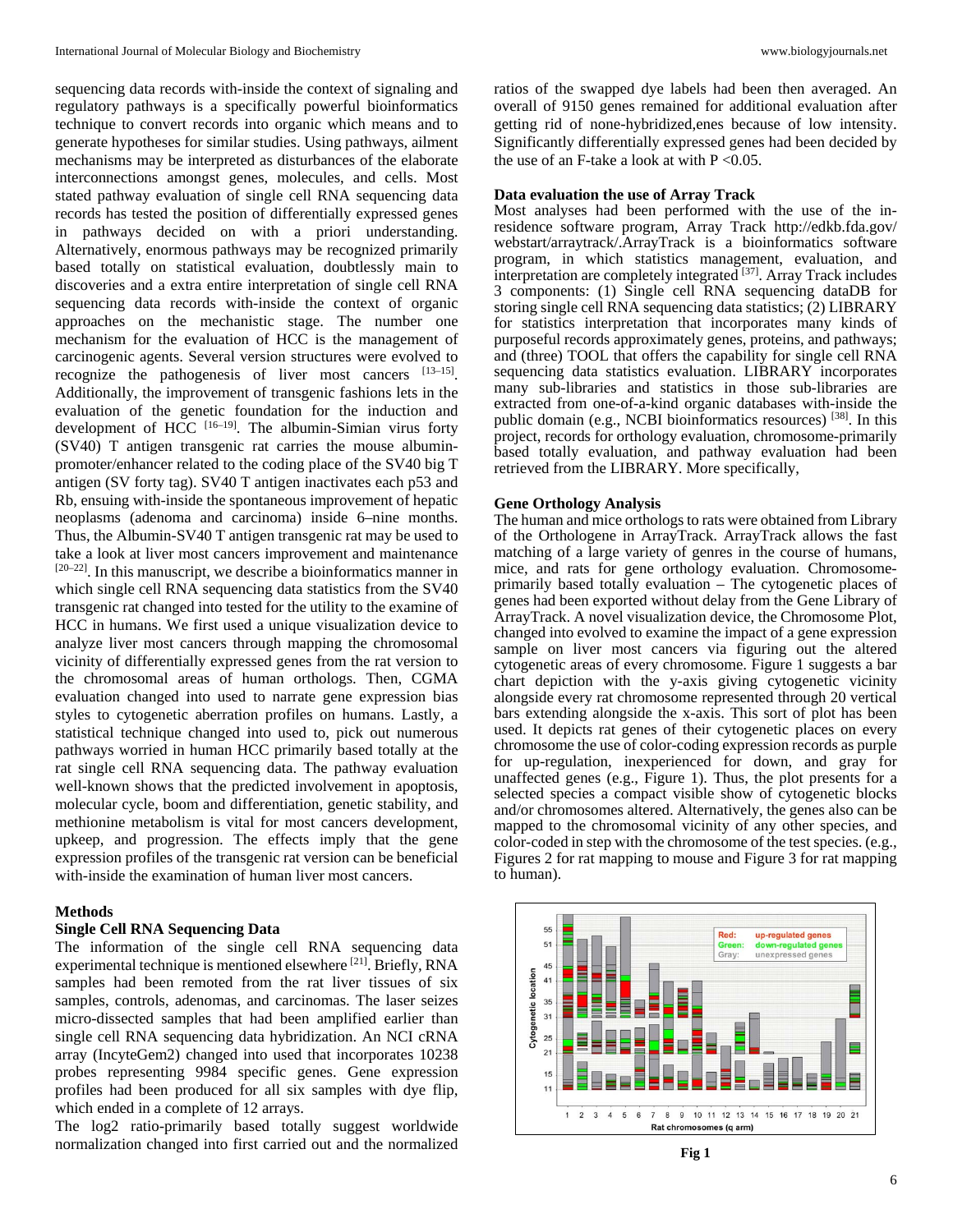Expressed genes in Single-cell RNA sequencing mapped to the rat cytogenetic region and chromosome. The genes had been acquired from an ANOVA evaluation amongst controls, adenomas, and carcinomas samples of the transgenic rat. The cytogenetic region of genesis at the y-axis for every of the 20 rat chromosomes which can be displayed as separate bars alongside the x-axis. Red and inexperienced regions are the big genes that can be up or down-regulated, respectively, and gray represents the one's genes now no longer differentially expressed.



**Fig 3**

Genes substantially differentially expressed in the rat (proven in Figure 1) mapped to the orthologous genes on chromosomes of mice. Different colorations denote the corresponding rat chromosome range of the orthologous genes



**Fig 3**

In figure 3 Genes that are significantly differentially expressed in rat (shown in Figure 1) mapped to the orthologous genes on chromosomes of human. Different colors denote the number of the orthologous genes corresponding rat chromosome.

Pathway evaluation – The pathway statistics had been received from the Pathway Library in ArrayTrack. The Pathway Library incorporates pathways from each the Kyoto Encyclopedia of Genes and Genomes (KEGG) [35] and PathArt (Jubilant Biosys Ltd, Columbia, MD 21045) that may be searched one by one or in the mixture in ArrayTrack. The Fisher Exact Test [39] changed into used to estimate the statistical importance of pathway i:

$$
\rho_i = \frac{m!(N-m)!n_i!(N-n_i)!}{N!m_i!(m-m_i)!(n_i-m_i)!(N-n_i-m+m_i)!}
$$

Where N is a complete range of genes at the chip (i.e., 9150), m is the range of differentials expressed genes recognized the use of the F-take a look at (i.e., 2322), n i is the range of genes out of N that belong to pathway I at the same time as m i is the range of genes out of M differential expressed genes that are related pathway i. The -sided Fisher's Exact Test p-cost much less than 0.05, shows that the possibility of vast genes on this pathway isn't always predicted through hazard alone.

## **Comparative Genomic Single cell RNA sequencing data Analysis (CGMA)**

CGMA identifies cytogenetic areas containing unidirectional gene expression biases. The biased areas in all likelihood imply chromosomal profits and losses [12]. Of the entire 9255 genes, GenBank accession numbers (Refseq in NCBI) for human orthologs to rodent genes were acquired for 2995 genes out of 3484 genes with Homologene ID using the Orthologene Library and Gene Library in ArrayTrack; Genes and ESTs that may be confined to rodents were excluded.. -tailed z-statistic changed into then computed to check whether or not chromosomal areas exhibited gene-expression biases  $[12]$ . CGMA changed into finished for every of adenoma samples and every of the 2 carcinoma samples the use of a web model of the software program

http://www.vai.org/vari/supplemental/kyle.furge/development/cl am-0.2.2.pl Output human CGMA effects contained 2728 genes from an entry of 2925 Refseq genes. A Z-information of 1. ninety-six corresponds to 95% confidence (that the expression bias with-inside the chromosome changed into now no longer because of hazard) and 2. fifty-eight corresponds to 99% confidence.

#### **Results**

An overall of 2322 differentially expressed genes had been diagnosed throughout 3 agencies of samples (i.e., ordinary, adenoma, and carcinoma) primarily based totally on an F-test. The differentially expressed genes had been first mapped to the rat chromosome. As depicted in Figure 1, the differentially expressed genes mainly happened in numerous chromosomes, indicating that those chromosomes had been altered in rats with neoplasm in comparison to ordinary rats. Specifically, a huge range of up-regulated gene mapping with-inside the rat chromosome 1q is constant with preceding findings of excessive amplification in rat liver most cancers [22].

To look at the cross-species extrapolation primarily based totally on the outcomes from the transgenic rat, the differentially expressed genes had been first mapped to the orthologous chromosomal region of the mouse chromosomes. As depicted in Figure 2 the bulk of the differentially expressed genes from the rat 1q which can be acknowledged to be vital for rat liver most cancers improvement seem particularly at the mouse chromosomes 7, 17, and 19 (displayed because the orange band in Figure 2). A contrast of rats to human beings suggests that the differentially expressed genes from rat sat 1q seem mainly on human chromosomes 10, 11, and 19 (Figure 3). The outcomes endorse that the mouse chromosomes (7, 17, and 19) and human chromosomes (10, 11, and 19) are probably vital in the liver most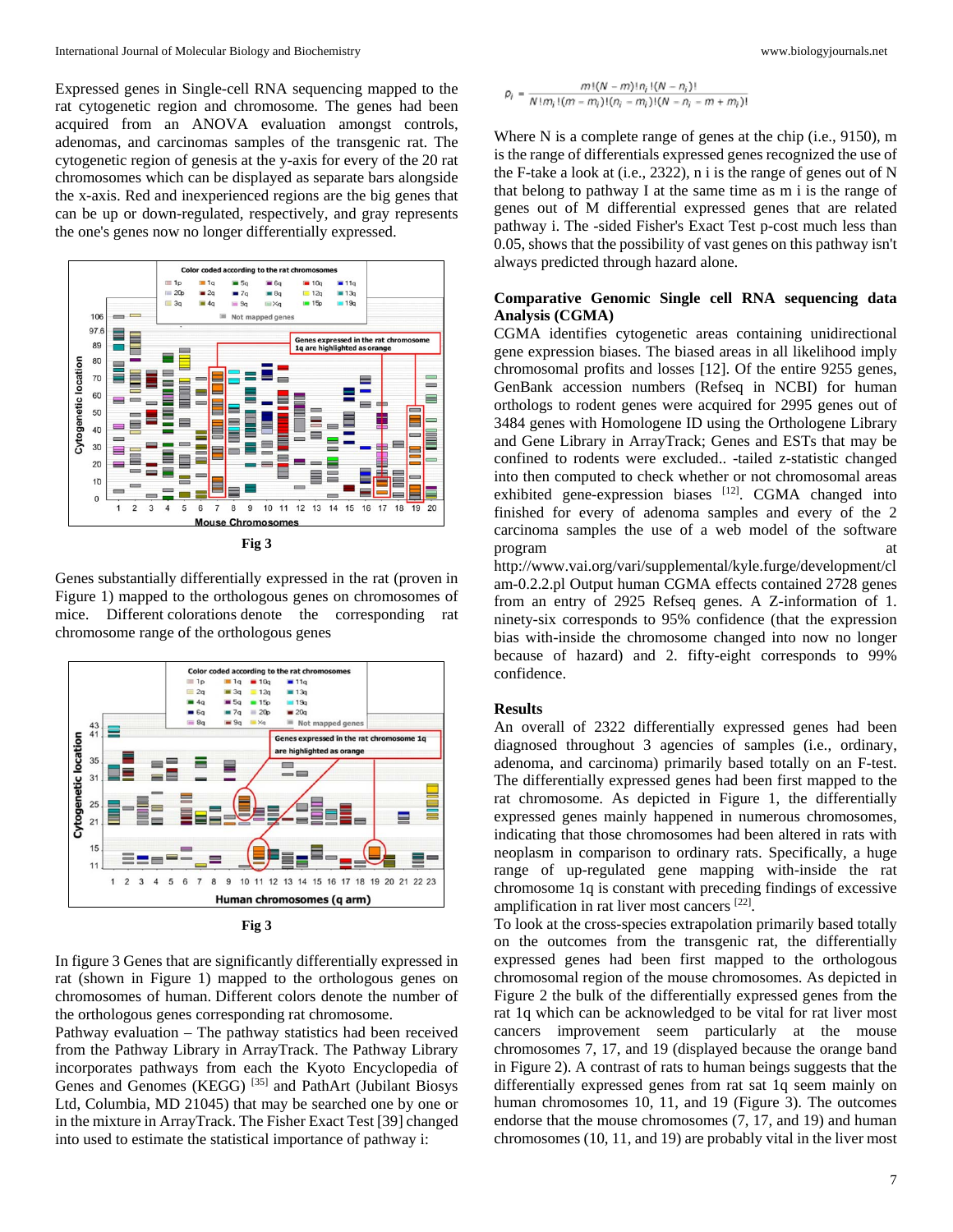cancers for those species. The findings are supported with the aid of using numerous reports [12, 23, 24].

Table 1 lists the cytogenetic vicinity of the differentially expressed genes from the rat 1q and the vicinity of the orthologous gene in humans and mice. There are seven agencies of substantially expressed genes (known as gene blocks); genes in every organization are consecutive to every different and throughout species. The genes with-inside the identical blocks can be coordinately expressed to carry out comparable transcriptional applications or physiological strategies throughout species in liver most cancers improvement and maintenance. For example, the human gene blocks 11p15.5, 10q24-26, 11q13.5-15.5, and 19q13.2 have corresponding blocks on rat 1q, and corresponding blocks on mouse chromosomes 7 and 19. These blocks are related to numerous most cancersassociated strategies and functions, inclusive of apoptosis, M phase, molecular communication, and nuclear department as visible in a statistical evaluation primarily based totally on Gene Ontology (outcomes now no longer proven).

**Table 1:** Seven blocks of the large genes from the rat 1q conserved throughout rat, mouse, and human. The log2 converted expressionof common fold extrude (common over 4 tumor samples) for every gene is given in column with a route up or down indicated through the sign, wherein genes with common fold extrude extra than an arbitrary +1.87 and much less than -1.87 are highlighted.

| Gene              | <b>Average Fold Change</b><br>Log2 | <b>Cytogenetic Location (cM)</b> |                              |             | <b>Description</b>                                                                                              |  |
|-------------------|------------------------------------|----------------------------------|------------------------------|-------------|-----------------------------------------------------------------------------------------------------------------|--|
|                   |                                    | Rat                              | Mice                         | Human       |                                                                                                                 |  |
| Tctex1            | 2.07                               | 1q11                             | 173.2                        |             | t-complex testis expressed 1                                                                                    |  |
| Slc22a1           | $-0.34$                            | 1q11-q12                         | 177.23                       | 6q26        | solute carrier family 22, member 1                                                                              |  |
| Ig2fr             | 2.45                               | 1q11                             | 177.34                       | 6q26        | insulin-like growth factor 2 receptor                                                                           |  |
| Psmb1             | 1.43                               | 1q12                             | 178.32                       | 6q27        | proteasome (prosome, macropain) subunit, beta type 1                                                            |  |
| Calm <sub>3</sub> | 3.34                               | 1q22                             | 74.1                         | 19q13, 2q13 | calmodulin 3 carcinoembryonic antigen-related cell adhesion                                                     |  |
| Ceacam1           | $-0.41$                            | 1q21-q22                         | 75.4                         | 19q13.1     | molecule 1                                                                                                      |  |
| Grik5             | 1.93                               | 1q21                             | 76.2                         | 19q13.3     | glutamate receptor, ionotropic, kainate 5                                                                       |  |
| Zfp36             | 1.04                               | 1q21                             | 711.1                        | 19q13.2     | zinc finger protein 36                                                                                          |  |
| Usf2              | 0.98                               | 1q21                             | 710.2                        | 19q13       | transcription factor USF2                                                                                       |  |
| Sth <sub>2</sub>  | $-1.63$                            | lq21.3-122.1                     | $7\ \mathrm{A}1$             |             | sulfotransferase, hydroxysteroid preferring 2                                                                   |  |
| Rps16             | 2.56                               | 1q21                             | 7A3                          | 19q13.1     | ribosomal protein S16                                                                                           |  |
| Pafah1b3          | 2.65                               | 1q21                             | 7A3                          | 19q13.4     | ribosomal protein S19                                                                                           |  |
| Ech1              | 1.63                               | 1q21                             | 7B1                          | 19q13.1     | platelet-activating factor acetylhydrolase, isoform 1b, alpha1 subunit                                          |  |
| Atf5              | 0.92                               | 1q21                             | $7\,\ensuremath{\mbox{\,B}}$ | 19q13.2     | enoyl coenzyme A hydratase 1                                                                                    |  |
| Myd116            | $-0.67$                            | 1q22                             | 7B3                          | 19q13.3     | activating transcription factor 5                                                                               |  |
| Nkg7              | $-.87$                             | 1q22                             | 7B3                          |             | myeloid differentiation primary response gene 116                                                               |  |
| Nucb              | $-.87$                             | 1q22                             | 7B3                          | 19q13.4     | natural killer cell group 7 sequence                                                                            |  |
| Pold1             | 0.97                               | 1q22                             | 7B3                          |             | Nucleobindin                                                                                                    |  |
| Emp3              | 2.06                               | 1q22                             | 7 23.1                       | 19q13.3     | RNA polymerase delta, catalytic subunit                                                                         |  |
| Tead <sub>2</sub> |                                    | 1q22                             | 7 24.4                       | 19q13.2     | epithelial membrane protein 3                                                                                   |  |
| Bax               | 0.95                               | 1q22                             | 7 23.1                       | 19q13.4     | TEA domain family member 2                                                                                      |  |
| Fzd4              | 2.17                               | 1q31.2                           | 7 23.1                       | 19q13.2     | Bcl2-associated X protein                                                                                       |  |
| Nox4              | 1.64                               | 1q32                             | 743.8                        | 11q14.3     | frizzled homolog 4 (Drosophila)                                                                                 |  |
| Rps3              | 0.54                               | 1q32                             | 7D3                          | 11q14.1     | NADPH oxidase 4                                                                                                 |  |
| Skd3              | $-2.42$                            | 1q32                             | 7 E1                         | 11q14.2     | ribosomal protein S3                                                                                            |  |
| Thrsp             | 1.28                               | 1q32                             | $7\,\mathrm{E}1$             | 11q13.2     | suppressor of K+ transport defect 3                                                                             |  |
| Ccnd1             | 1.26                               | 1q32                             | 7 E1                         | 11q13.3     | thyroid hormone responsive protein                                                                              |  |
| Ppplca            | 1.93                               | 1q42                             | 772.4                        | 11q13.4     | cyclin D1                                                                                                       |  |
| Cfl1              | 2.45                               | 1q43                             | 7E3-F2                       | 11q13.1     | 11q13protein phosphatase 1, catalytic subunit, alpha isoform                                                    |  |
| Fen1              | 4.76                               | 1q43                             | 19 A                         | 11q13.2     | cofilin 1                                                                                                       |  |
| Gstp2             | 1.43                               | 1q43                             | 19A                          | 11q12       | Flap structure-specific endonuclease 1                                                                          |  |
| Ctpla             | $-0.42$                            | 1q42                             | 190.0                        |             | glutathione S-transferase, pi 2                                                                                 |  |
| Plcb <sub>3</sub> | 1.34                               | 1q43                             | 19 2.0                       | 11q13.3     | carnitine palmitoyltransferase 1, liver                                                                         |  |
| Chk               | 1.07                               | 1q43                             | 19 3.0                       | 11q13       | phospholipase C, beta 3                                                                                         |  |
| Emk(Mark2)        | 1.62                               | 1q33                             | 19 3.0                       | 11q13.3     | choline kinaseMAP/microtubule affinity-regulating kinase 2 membrane-<br>spanning 4-domains, subfamily A, member |  |
| Ms4a2             | $-0.84$                            |                                  | 198.4                        | 11p15.1     |                                                                                                                 |  |
| ILk               | 1.45                               | 1q33                             | 7 E1                         | 11p15.4     | integrin-linked kinase                                                                                          |  |
| Arhg              | 1.65                               | 1q34                             | 7E <sub>2</sub>              | 11p15.3     | Ras homolog gene family, member G                                                                               |  |
| Mprl17            | 0.93                               | 1q41                             | $\overline{7}$ E3            | 11p15.2     | mitochondrial ribosomal protein L17                                                                             |  |
| Arnti             | 3.57                               | 1q41                             | 752.1                        | 11p15       | aryl hydrocarbon receptor nuclear translocator-like                                                             |  |
| Cd81              | $-0.59$                            | 1q41                             | 769.2                        | 11p15.1     | CD 81 antigen                                                                                                   |  |
| Tssc3             | 2.01                               | 1q42                             | 768.7                        | 11p15.4     | pleckstrin homology-like domain, family A, member 2                                                             |  |
| Tnni2             | 0.96                               | 1q36                             | 770.1                        | 11p15.5     | troponin 1, type 2                                                                                              |  |
| Cdkn1c(p57)       | 4.23                               | 1q36                             | 779.45                       | 11p15.6     | cyclin-dependent kinase inhibitor 1C, p57                                                                       |  |
| Corola            | 1.11                               |                                  | 762.2                        |             | coronin, actin binding protein 1A                                                                               |  |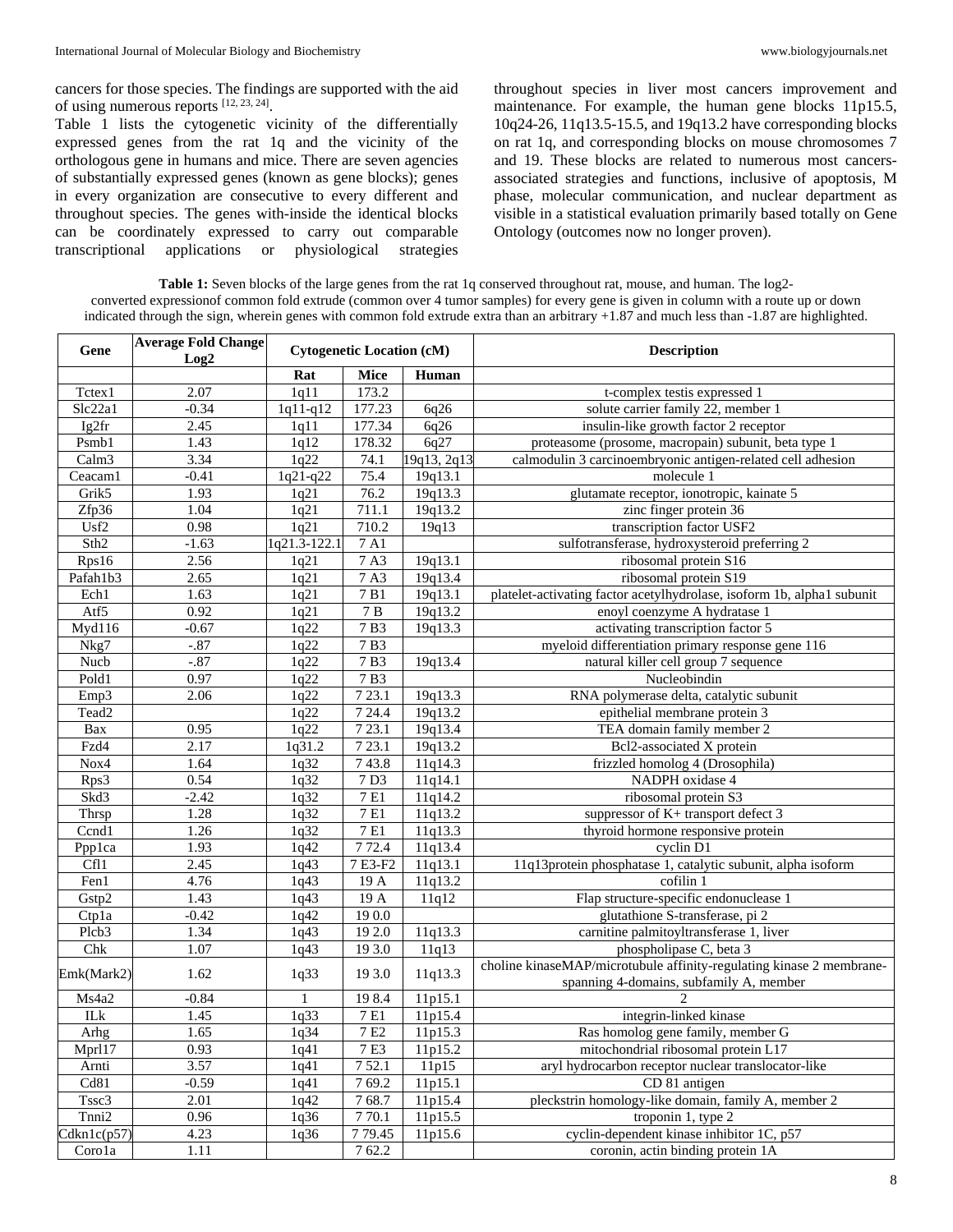| Mapk3 | 1.82   | 1q36       | 7 61.3 | 1p16.1 | protein kinase, mitogen activated 3 (extracellular-signal-regulated kinase<br>l. ERK1 |
|-------|--------|------------|--------|--------|---------------------------------------------------------------------------------------|
| Maz   | .98    | 1q36-q37   | 7 F3   | 1p16.4 | MYC-associated zinc finger protein<br>(purine-binding transcription factor)           |
| Pp4c  | . . 24 | $1q41-q42$ | 7 F3   | 1p16.2 | protein phosphatase 4 (formerly X), catalytic subunit                                 |

In addition, to affirm the validity of cross-species extrapolation, we investigated chromosomal aberration in human beings primarily based totally on the differentially expressed genes from the rat version of the usage of CGMA. Table 2 summarizes the Z facts for most cancers patterns from the CGMA evaluation. Chromosomes showing unidirectional bias with a minimum 95% self-assurance have the desk cells with fantastic cost denoting uplaw or cells with poor cost denoting down-law. Of forty-six chromosomal areas (23 p and 23 q arms), 15 reveal unidirectional bias in gene expression. Of the 15 affected chromosomal areas,

14 display up-law, and the maximum of those are related to adenoma. The CGMA outcomes had been in addition in comparison with Karyotype outcomes with-inside the Cancer Genome Anatomy Project (CGAP) with-inside the Mitelman Database<sup>[25]</sup>. Of 15 affected chromosomal areas diagnosed from rat gene expression information, 10 areas also are stated in CGAP. This is proven with-inside the ultimate column of Table 2 that lists each the range of citations and the range of sufferers in CGAP.

**Table 2:** Summary of the Z information for human chromosomes for every check pattern from the CGMA analysis. A Z-information of 1. Ninetysix corresponds to  $\alpha$  = 0.05, or 95% self-belief that the expression bias withinside the chromosome became now no longer because of chance. A Zstatistic of 2. Fifty-eight corresponds to 99% self-belief. Chromosomes displaying unidirectional bias with at the least 95% selfbelief have tremendous signal denoting up-law or poor signal for denoting down-law.

| <b>Chromosome</b> |      |      |         | Adenoma sample Adenoma sample Carcinoma sample Carcinoma sample | Karyotype results in CGAP # Citations (# |
|-------------------|------|------|---------|-----------------------------------------------------------------|------------------------------------------|
| <b>Region</b>     |      | 2    |         | 2                                                               | Patients)                                |
| 1.p               | 2.43 | 2.67 | $-1.1$  | 1.56                                                            | 1(1)                                     |
| 7.p               | 0.56 | 2.56 | $-0.56$ | 1.45                                                            | 8(34)                                    |
| 9.p               | 1.56 | 1.45 | $-2.34$ | $-2.23$                                                         | 5(32)                                    |
| 11.p              | 1.57 | 2.74 | 0.45    | 0.67                                                            | 4(10)                                    |
| 11.q              | 0.74 | 2.25 | 0.67    | 0.45                                                            | 4(10)                                    |
| 12.p              | 1.45 | 2.45 | $0.0\,$ | $-1.45$                                                         | 2(4)                                     |
| 12.q              | 2.34 | 2.64 | 1.95    | 1.98                                                            | 2(4)                                     |
| 14.-              | 1.65 | 2.43 | 2.75    | 2.45                                                            |                                          |
| $16. -$           | 2.7  | 3.34 | 0.34    | 0.0                                                             | 1(1)                                     |
| 17.q              | 0.67 | 2.23 | 0.86    | 0.0                                                             | 1(6)                                     |
| 19.p              | 2.64 | 3.56 | 2.37    | 1.65                                                            |                                          |
| 19.q              | 2.34 | 2.74 | 2.24    | 1.34                                                            |                                          |
| 20.q              | 3.6  | 0.34 | 1.78    | 1.34                                                            | 2(20)                                    |
| $21 -$            | 2.4  | 3.23 | 0.45    | 1.75                                                            |                                          |
| $22 -$            | 1.53 | 2.24 | 0.23    | 1.34                                                            |                                          |

We additionally investigated which pathways in human beings had been substantially affected primarily based totally on the differentially expressed genes diagnosed with-inside the transgenic rat version. Pathway evaluation is an especially powerful manner to take a look at how the findings with-inside the rat version relate to human beings with-inside the context of organic functions. Table 3 summarizes the outcomes of the pathways evaluation. Fifteen pathways had been substantially altered in a Fisher's Exact Test with  $p < 0.05$ . They predominately contain the molecular cycle, molecular increase, and

differentiation. Most diagnosed pathways are shown with the aid of using a huge literature to be related to many cancers types [26, 27]. Examples are 1) the p53 pathway worried in reaction to RNA damage, 2) the Rb pathway entails with-inside the manipulate of a molecular cycle, and three) the reworking increase factor-beta (TGF-beta) pathway is worried in increased inhibition. In addition, altered methionine metabolism pathway and law of P27 at some stage in molecular cycle development are acknowledged to be important for most cancers development [28].

**Table 3:** Pathway analysis of 2322 significant genes using a Fisher's Exact Test identified the listed pathways ( $p < 0.05$ ) that might be related to human liver cancer.

| <b>Pathways</b>                                        | The wide variety of sizable genes observed in a pathway divided via way of<br>P value<br>means of the genes from the chip observed in the same pathway |         |  |  |
|--------------------------------------------------------|--------------------------------------------------------------------------------------------------------------------------------------------------------|---------|--|--|
| <i>Apoptosis</i>                                       | 18/34                                                                                                                                                  | 0.00064 |  |  |
| TGF Beta Induced apoptosis                             |                                                                                                                                                        |         |  |  |
| Cell cycle                                             | 11/22                                                                                                                                                  | 0.0078  |  |  |
| P53 signaling pathway                                  | 6/7                                                                                                                                                    | 0.0034  |  |  |
| Regulation of P27 during cell cycle progression        | 9/12                                                                                                                                                   |         |  |  |
| Influence of Ras and Rho Protein on G1 to S transition | 6/10                                                                                                                                                   | 0.0032  |  |  |
| ECM and Integrin mediated signaling pathway            | 10/12                                                                                                                                                  | 0.015   |  |  |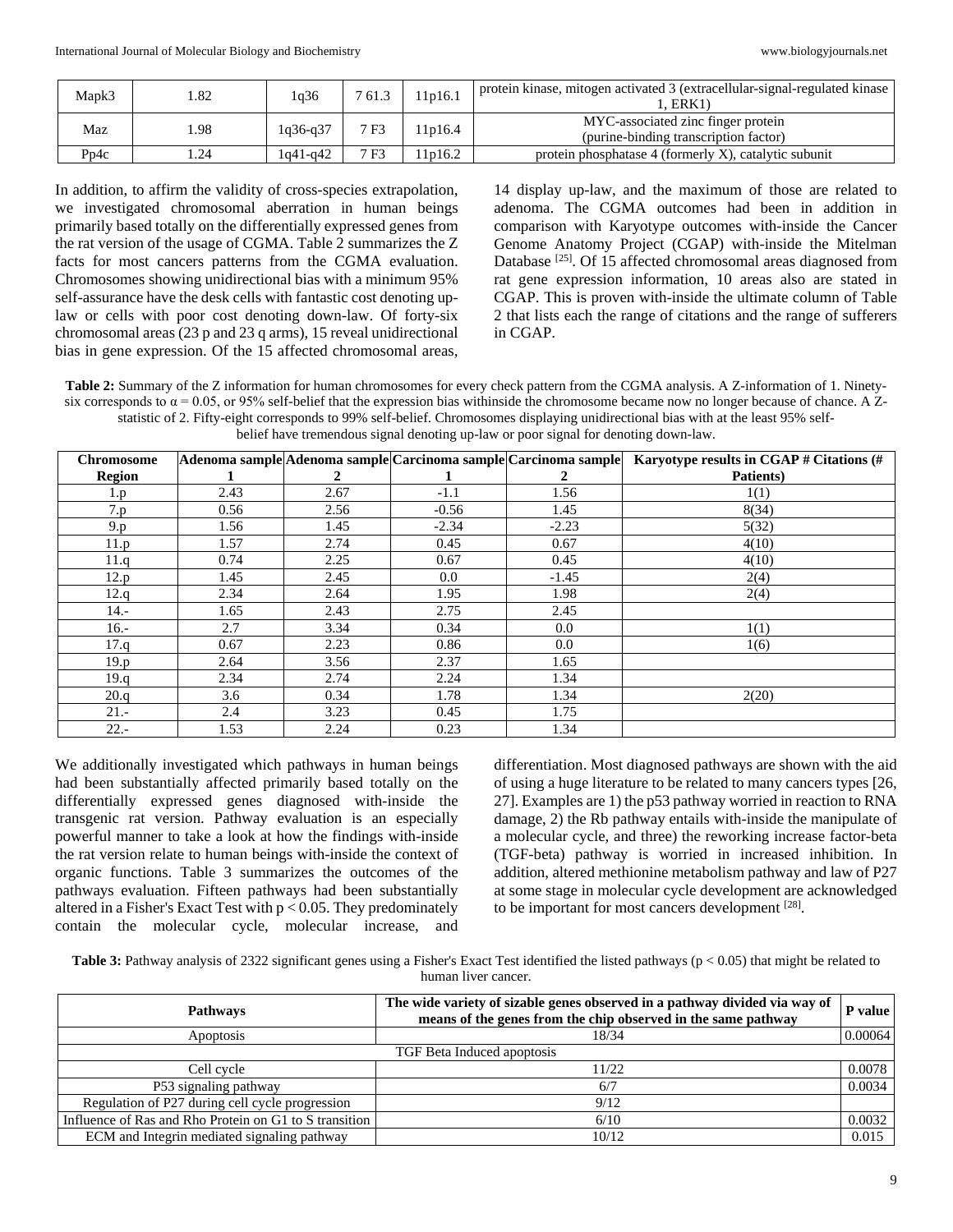| Rb signaling pathway                 | 13/18                      | 0.00012  |
|--------------------------------------|----------------------------|----------|
| Cyclin mediated Pathway              | 14/20                      | 0.000064 |
| G1-S checkpoint                      | 15/23                      | 0.000072 |
|                                      | Growth and differentiation |          |
| Insulin signaling pathway            | 7/13                       | 0.034    |
| TGF beta signaling pathway           |                            |          |
| Amino Acid/Metabolic pathway         | 4/5                        | 0.021    |
|                                      | Methionine Metabolism      |          |
| Other Signaling pathways             | 8/13                       | 0.014    |
| PKC-mediated pathway                 | 13/35                      | 0.0046   |
| Heregulin signaling pathway          | 9/20                       | 0.028    |
| <b>AR Mediated Signaling Pathway</b> | 5/7                        | 0.036    |
| Apigenin Signaling Pathway           | 6/9                        | 0.0084   |

#### **Discussion**

This observation investigates the results of the usage of single cell RNA sequencing data outcomes from the albumin-SV40 transgenic rat for the observation of human liver most cancers. We validated the significance of bioinformatics to interpret single cell RNA sequencing data information for cross-species comparisons. Specifically, in-residence bioinformatics equipment is of significance for the evaluation, the Chromosome Plot, and ArrayTrack. The Chromosome Plot now no longer simplest offers a visible presentation of the gene expression sample at the extent of gene order throughout chromosomes (e.g., Figure 1), however additionally may be used to map chromosome and cytogenetic region of differentially expressed genes from one species to another (e.g., Figures 2 and 3). ArrayTrack software program that integrates information from public repositories become used to perceive the cross-species orthologous genes, their chromosomal locations, and, maximum importantly, the pathways that can be associated with liver most cancers. In addition, CGMA evaluation becomes done to analyze the range of a couple of chromosome aberration styles primarily based totally on gene expression information, that is in comparison with the outcomes offered in CGAP.

## **Implications of orthologs and chromosome-primarily based totally evaluation**

The lately finished sequencing of the rat genome offers a foundation for destiny studies to clarify how variations and commonalities have an effect on the capacity of rat fashions to expect human ailment. The rat genome challenge stated that the majority of human genes acknowledged as being related to the ailment have orthologous genes with-inside the rat genome and that human, mouse, and rat genomes are about 90% orthologous [1]. We additionally analyzed orthologous genes among human beings, rats, and mice many of the 9150 genes at the chip the usage of ArrayTrack. The chip becomes located in Orthologene Library in ArrayTrack to include 3414 human beings, 3365 mice, and 1950 rat genes, with the relaxation of the genes being both EST tags or Riken genes (approximately 1500). The outcomes confirmed that 92% of human genes are orthologous to both rats or mice. Although a massive variety of genes have been diagnosed to be differentially expressed from the rat model, a number of those genes may also end result from most cancers as opposed to causally related. In addition, the feature of a selected gene and its involvement in most cancers won't be conserved throughout the species. Thus, as essential as structural and purposeful homology of precise genesis, the conservation of feature of blocks of genes is probable to be extra essential in

cross-species comparison. We determined seven awesome blocks of extensively differentially expressed genes inside exclusive cytogenetic areas of the rat 1q with homologous chromosomal segments in human beings and mice (Table 1). However, human beings, mice, and rats have very exclusive chromosomal arrangements. The genes in those blocks seem consecutively in contiguous cytogenetic areas, no matter species and chromosomal location. This locating isn't sudden thinking about the near evolutionary distance among the species in which 278 orthologous segments are stated to be shared among humans and rats, and 280 segments are stated to be shared among humans and mice [1]. It is proposed that those seven blocks of genes can be of importance for liver most cancers improvement, maintenance, and development throughout human beings, rats, and mice rats. For example, genes with-inside the blocks can be coordinately expressed to percentage transcription applications or to reply to the genomic instability determined in liver most cancers. Several genes in Table 1 display massive fold modifications and are implicated in most cancers improvement and maintenance. For example, Rps16, Rps19, and Rps3 code for ribosomal proteins and their altered expression has been related to liver and different tumors [29, 30]. Insulin-like increase factor2 receptor (Igf2r) is mutated in lots of human HCC tumors and the gene's haploid insufficiency has been advised as an early occasion in human hepato-carcinogenesis [31]. Cyclin D1 (Ccnd1) and cyclin-based kinase inhibitor 1C (Cdkn1c =  $p57$ ) are important for the molecular cycle, which includes G1 development and G1/S transition. Cyclin D1 is amplified in 10 to 20% of HCCs.

### **The implication of CGMA evaluation**

Chromosomal aberrations are not unusual to place in cancers, especially in superior stages. CGH has been hired to decide gross RNA profits and losses at chromosomal and sub-chromosomal levels [10]. CGH, however, is time-consuming, and lacks the decision and sensitivity to locate modifications on the gene degree; for example, CGH is not able to locate reproduction variety modifications inside slim areas of chromosomes (alternation of  $\langle 1 \text{ Mb} \rangle$ . It fails to discover putative tumorsuppressor genes or oncogenes <sup>[32]</sup>. These boundaries are probably conquer through the usage of CGMA [12]. CGMA identifies cytogenetic areas containing unidirectional gene expression biases. Such area-based expression extrude can be the end result of allelic imbalances usually determined in the liver and different cancers. Evidence suggests that RNA reproduction variety alterations (deletion, low, mid, and higher-degree amplification) with a mean 2-fold extrude in RNA reproduction variety corresponds to a 1.5-fold extrude in mRNA degree [33].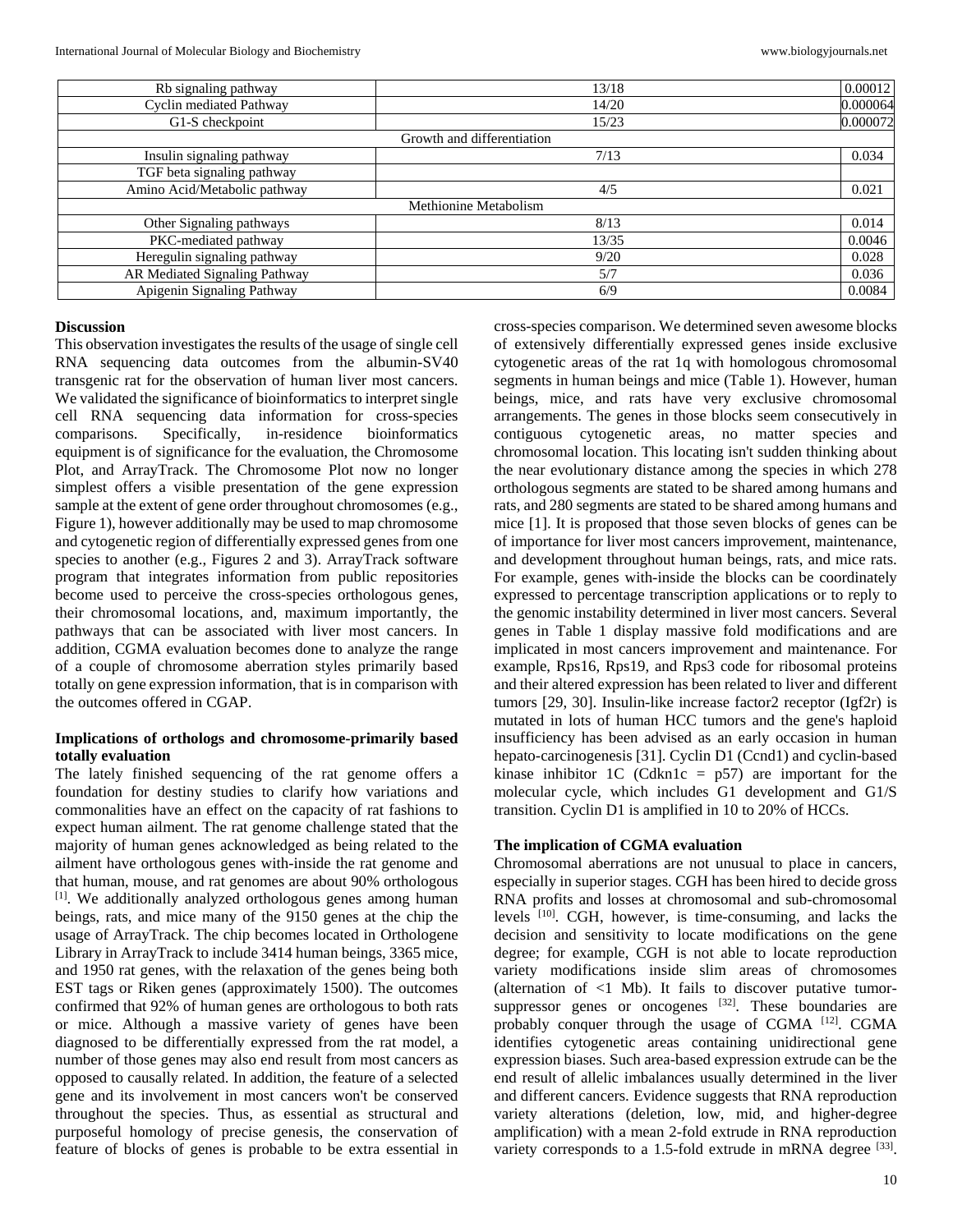Therefore, CGMA primarily based totally on single cell RNA sequencing data facts measuring mRNA degree may be associated with the RNA degree. Using CGMA, we diagnosed 15 out of 46 (23 p and 23 q arms) human chromosomal areas that might be concerned in liver most cancers improvement, maintenance, and development. These chromosomal aberrations are steady with the CGAP record for 10 out of 15 chromosome areas through karyotypes (Table 2). Although the CGAP database (Table 2) cites no proof of involvement of chromosome 19 in the human liver in most cancers, we determined that genes in each chromosome 19q and 19p are extensively down-regulated for 3 out of 4 tumor samples. In addition, there's additionally a block of genes in 19q that corresponds to rat 1q (Table 1) at the same time as a massive variety of differentially expressed genes additionally happens in 19p the usage of the Chromosome Plot (Figure isn't shown). Analysis of each human 19p and q shows the viable relevance of the chromosome in the human liver most cancers. The genes extensively altered in rat single cell RNA sequencing data similar to human 19p13 are JunB, Rab8a (Mel), Tnfsf9, and Dnmt1. Further research is needed to verify their relevance to human HCC. Comparing with the findings through Crawley *et al* <sup>[12]</sup>, we anticipated chromosomal profits for five (12q, 16, 17q, 19p, and 20q) out of 8 of these stated through Crawley who done CGMA with human HCC gene expression arrays. Both our evaluation and that of Crawley's advise the significance of 19p in human liver most cancers, an area of aberration now no longer formerly located with CGH evaluation. These outcomes suggest human 19p as an area of aberration now no longer formerly located with CGH evaluation.

### **Implications of pathway evaluation**

Pathways are an excellent car for the translation of the organic capabilities of genes. An essential intention of current biology is to discover the interplay and regulatory networks amongst organic molecules. A logical technique is to research the gene expression modifications with-inside the context of recognized organic pathways [34, 35]. Several human pathways have been determined to be extensively altered the usage of the Fisher's Exact Test through evaluating the variety of genes with altered expression in a pathway to the variety of genes at the chip withinside the identical pathway. We inferred which pathways are concerned in the human liver most cancers from the differentially expressed genes with-inside the transgenic rat liver most cancers model. It is essential to factor out that the statistically extensive pathways diagnosed on this procedure have been entirely primarily based totally at the evaluation of single cell RNA sequencing data facts collectively with the Orthologene and Pathway Libraries in ArrayTrack, and for that reason required no a priori understanding concerning most cancers genes and the pathways that they control. The outcomes of the pathway evaluation given in Table 3 encompass the ones concerned in apoptosis, molecular cycle, molecular increase, and differentiation, and others which are extensive in liver most cancers. Most of the altered pathways are worried in molecular cycle law. In most cancers, disruption of molecular cycle law is completed through coordinating the hobby of cyclin-based kinases, checkpoint controls, and RNA restores pathways, which, whilst perturbed cause out-of-control molecular increase <sup>[27]</sup>. Not surprisingly, our research guide that P53 and Rb signaling pathways in addition to cyclin-mediated pathways together with

G1-S checkpoints are altered. Both p53 and Rb are tumorsuppressor genes, and their merchandise is transcription elements that reply to plenty of pressure alerts and are frequently related to the development of neoplastic diseases. The transgenic version means that each P53 and Rb signaling pathway may be disrupted in the human liver most cancers. Without P53 and Rb, molecular cycle arrest and/or programmed molecular death (apoptosis) are inhibited, main to the buildup of mutations and genetic instability. Since P53 is deactivated on this transgenic version, we additionally located that the pathway that impacts Ras and Rho proteins at some stage in G1 to S transition is altered. Ras is a proto-oncogene this is worried in more than one sign transduction pathway transmitting pro-proliferative alerts to the nucleus, even as Rho proteins are individuals of the prolonged Ras own circle of relatives that modulate gene expression, molecular cycle development, and molecular proliferation and survival.

## **Conclusion**

Categories of altered pathways are related to increasing and differentiation. Genes with-inside the ECM (extracellular matrix) and Integrin-mediated signaling pathway were suggested to be over-expressed in human HCC, even though the mechanism isn't absolutely understood [36]. In addition, an extra of TGF-beta is a concept to crush the molecular in ways. Initially, it promotes the blood vessels to overgrow. Second, extra TGF-beta suppresses T cells and different additives of the immune device that could commonly assault aberrant cells. The human-applicable liver most cancers pathways primarily based totally on SV forty transgenic rat liver version are showed through reviews on human liver most cancers models. Therefore, the pathway evaluation of the usage of Fisher's Exact Test is novel and efficient. We provided numerous bioinformatics procedures to extrapolate single cell RNA sequencing data statistics regarding rat liver most cancers to the human. Single cell RNA sequencing data has been broadly used in lots of fields of clinical and organic research. The modern task of bioinformatics of single cell RNA sequencing data is now not to pick out a listing of differentially expressed genes however to expand powerful bioinformatics strategies and equipment for statistics interpretation and understanding discovery. In this examination, we first advanced a Chromosome Plot that gives a compact visible precis of gene expression statistics at the extent of the chromosomal region for the identity of altered chromosomal regions. This device allows cross-species comparison. The statistics to be had in ArrayTrack on gene ontology, gene orthologs, and gene pathways turned into then used to interpret the single cell RNA sequencing data statistics. Finally, the CGMA bioinformatics device turned into used to deduce HCC chromosomal aberrations with-inside the human-primarily based totally on single cell RNA sequencing data statistics from rats. The crucial lesson of this examination is a way to restrict the statistics of the usage of bioinformatics assets and the statistical way to give an unbiased (or statistical) view to interpret single cell RNA sequencing data consequences regarding genes, pathways, chromosomes, and functions. Based on thorough bioinformatics evaluation, we observed that the albumin-SV40 transgenic rat is a beneficial animal version for the prediction of human liver most cancers. The examination demonstrates that the hepatic gene expression profiles from the albumin-SV40 transgenic rat version found out genes, pathways,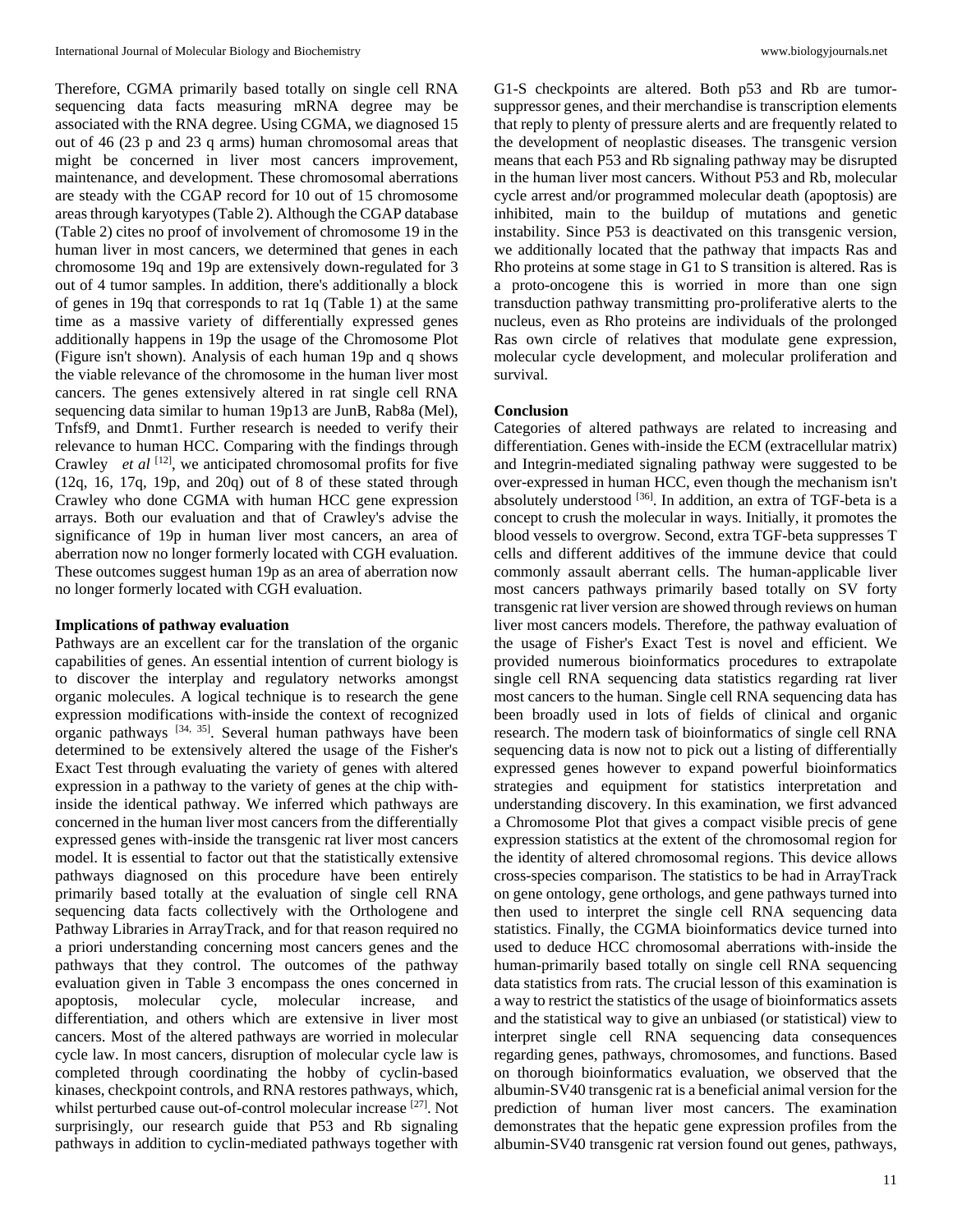and chromosome changes regular with experimental and scientific studies in human liver most cancers. The bioinformatics equipment offered on this paper is crucial for cross-species extrapolation and mapping of single cell RNA sequencing data records, its evaluation, throughout species, and interpretation.

## **References**

- 1. Gibbs RA, Weinstock GM, Metzker ML, Muzny DM, Sodergren EJ, Scherer S, *et al*. Genome sequence of the Brown Norway rat yields insights into mammalian evolution. Nature,2004:428(6982):493-521.
- 2. Lander ES, Linton LM, Birren B, Nusbaum C, Zody MC, Baldwin J, *et al*.: Initial sequencing and analysis of the human genome. Nature,2001:409(6822):860-921.
- 3. Waterston RH, Lindblad-Toh K, Birney E, Rogers J, Abril JF, Agarwal P, *et al*. Initial sequencing and comparative analysis of the mouse genome. Nature,2002:420(6915):520- 562.
- *4.* Sudheer Menon. "Preparation and computational analysis of Bisulphite sequencing in Germfree Mice" *International Journal for Science and Advance Research In Technology,2020:*6(9):557-565.
- 5. Sudheer Menon, Shanmughavel Piramanayakam, Gopal Agarwal. "Computational identification of promoter regions in prokaryotes and Eukaryotes" EPRA International Journal of Agriculture and Rural Economic Research (ARER),2021:9(7)21-28.
- 6. Sudheer Menon. "Bioinformatics approaches to understand gene looping in human genome" EPRA International Journal of Research & Development (IJRD),2021:6(7):170-173.
- 7. Sudheer Menon. "Insilico analysis of terpenoids in Saccharomyces Cerevisiae"international Journal of Engineering Applied Sciences and Technology ISSN No. 2455-2143,2021:6(1):43-52.
- 8. Tatusov RL, Koonin EV, Lipman DJ: A genomic perspective on protein families. Science,1997:278(5338):631-637.
- 9. Tatusov RL, Fedorova ND, Jackson JD, Jacobs AR, Kiryutin B, Koonin EV, Krylov DM, *et al*. The COG database: an updated version includes eukaryotes. BMC Bioinformatics,2003:4(1):41.
- 10. Zhou XJ, Gibson G: Cross-species comparison of genomewide expression patterns. Genome Biol,2004:5(7):232.
- 11. Ellwood-Yen K, Graeber TG, Wongvipat J, Iruela-Arispe ML, Zhang J *et al*. Myc-driven murine prostate cancer shares molecular features with human prostate tumors. Cancer Cell 2003, 4(3):223-238.
- 12. Lee YK, El-Nezami H, Haskard CA, Gratz S, Puong KY, Salminen S *et al*. Kinetics of adsorption and desorption of aflatoxin B1 by viable and nonviable bacteria. J Food Prot,2003:66(3):426-430.
- 13. Sudheer Menon. "Computational analysis of Histone modification and TFBs that mediates gene looping" Bioinformatics, Pharmaceutical, and Chemical Sciences (RJLBPCS),2021:7(3)53-70.
- 14. Sudheer Menon, Shanmughavel piramanayakam, Gopal Prasad Agarwal. "FPMD-Fungal promoter motif database: A database for the Promoter motifs regions in fungal genomes" EPRA International Journal of Multidisciplinary research,2021:7(7)620-623.
- 15. Sudheer Menon, Shanmughavel Piramanayakam, Gopal Agarwal. Computational Identification of promoter regions in fungal genomes, International Journal of Advance Research, Ideas and Innovations in Technology,2021:7(4):908-914.
- 16. Sudheer Menon, Vincent Chi Hang Lui, Paul Kwong Hang Tam. Bioinformatics methods for identifying hirschsprung disease genes, International Journal for Research in Applied Science & Engineering Technology (IJRASET),2021:9(7):2974-2978.
- 17. Kallioniemi A, Kallioniemi OP, Piper J, Tanner M, Stokke T, Chen L. Detection and mapping of amplified RNA sequences in breast cancer by comparative genomic hybridization. Proc Natl Acad Sci U S A,1994:91(6):2156- 2160.
- 18. Kallioniemi OP, Kallioniemi A, Piper J, Isola J, Waldman FM, Gray JW, Pinkel D. Optimizing comparative genomic hybridization for analysis of RNA sequence copy number changes in solid tumors. Genes Chromosomes Cancer,1994:10(4):231-243.
- 19. Schrock E, du Manoir S, Veldman T, Schoell B, Wienberg J, FergusonSmith MA, Ning Y, Ledbetter DH, Bar-Am I, Soenksen D, *et al*.: Multicolor spectral karyotyping of human chromosomes. Science,1996:273(5274):494-497.
- 20. Sudheer Menon, Bioinformatics approaches to understand the role of African genetic diversity in disease, International Journal Of Multidisciplinary Research In Science, Engineering and Technology (IJMRSET),2021:4(8):1707- 1713.
- 21. Sudheer Menon. Comparison of High-Throughput Next generation sequencing data processing pipelines, International Research Journal of Modernization in Engineering Technology and Science (IRJMETS),2021:3(8):125-136.
- 22. Sudheer Menon. Evolutionary analysis of SARS-CoV-2 genome and protein insights the origin of the virus, Wuhan, International Journal of Creative Research Thoughts (IJCRT),2021:9(8):b696-b704.
- 23. Sudheer Menon, Vincent Chi Hang Lui, Paul Kwong Hang Tam. A step-by-step work flow of Single Cell RNA sequencing data analysis, International Journal for Scientific Research and Development (IJSRD),2021:9(6):1-13.
- 24. Crawley JJ, Furge KA: Identification of frequent cytogenetic aberrations in hepatocellular carcinoma using geneexpression single cell RNA sequencing data data. Genome Biol,2002:3(12):0075.
- 25. Dragan YP, Sargent L, Xu YD, Xu YH, Pitot HC. The initiation-promotion-progression model of rat hepatocarcinogenesis. Proc Soc Exp Biol Med,1993:202(1):16-24.
- 26. Pitot HC. Altered hepatic foci: their role in murine hepatocarcinogenesis. Annu Rev Pharmacol Toxicol,1990:30:465-500.
- 27. Fausto N. Mouse liver tumorigenesis: models, mechanisms, and relevance to human disease. Semin Liver Dis,1999:19(3):243-252.
- 28. Adams JM, Cory S: Transgenic models of tumor development. Science,1991:254(5035):1161-1167.
- 29. Hanahan D. Dissecting multistep tumorigenesis in transgenic mice. Annu Rev Genet,1988:22:479-519.